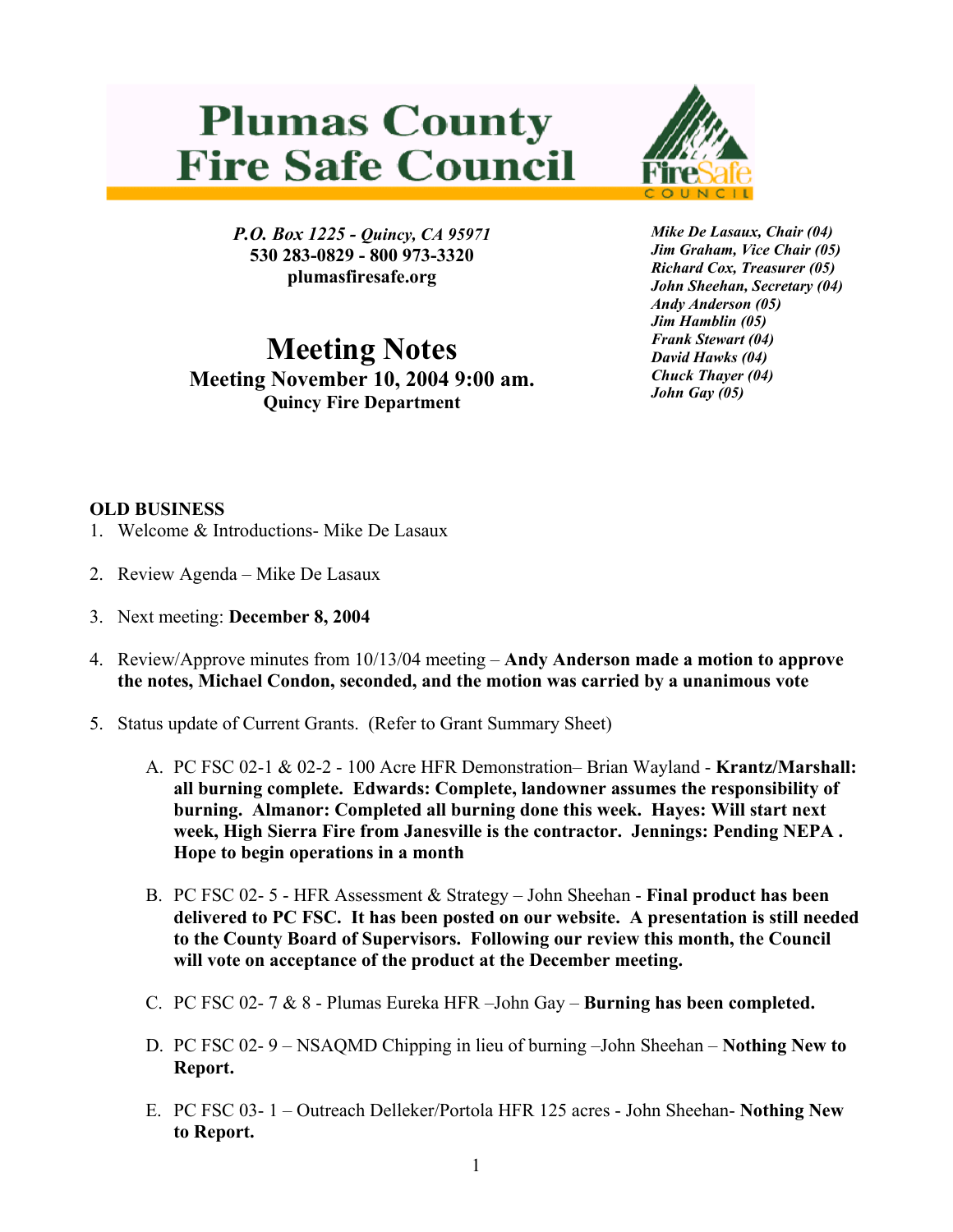- F. PC FSC 03- 2 & 3 Indian Falls HFR 50 acres John Sheehan **Nothing New to Report.**
- G. PC FSC 03- 4 & 5 Camp Layman HFR 50 acres- John Gay **Burning of all seasoned pile is complete. Some fresh pile will be burned in the spring.**
- H. PC FSC 03- 6 & 7 Cromberg HFR 350 acres John Sheehan **Nothing New to Report.**
- I. PC FSC 03–8 & 14 Project Development, and Coordination John Sheehan – **Nothing New to Report.**
- J. PC FSC 03–9 & 04-9 Graeagle Fuelbreak THP 200 acres John Sheehan **Nothing New to Report.**
- K. PC FSC 03-10 & 11 Quincy CSD HFR 17 acres John Sheehan – **Nothing New to Report.**
- L. PCFSC 03 –12 & 13 Elderly/Disabled Defensible Space John Sheehan  **Two more properties were awarded contracts this week for a total of 31 to date. Will work with PNF to extend this contract into at least June of next year.**
- M. PCFSC 03-16 50 acres Hazardous Fuel Reduction –Delleker North **-** John Sheehan **Harvest operations by Pew are expected to begin this week**.
- **N.** PCFSC 03-17 FSC Coordination CY04 John Sheehan **Work continues by the coordinator and webmaster. The Fuel assessment and Strategy by Wildland RX and the DRAFT Community Fire Plan have recently been added to the site.**
- O. PCFSC 04-1, 2, & 8 C Road HFR John Sheehan **Nothing New to Report.**
- P. PCFSC 04-3 & 10 Gold Mountain HFR Planning John Sheehan – **Nothing New to Report.**
- Q. PCFSC 04-4 & 12 Canyon Dam HFR Planning John Sheehan **Nothing New to Report.**
- R. PCFSC 04-5 Countywide GIS Phase II John Sheehan **Dennis Miller has ordered the GPS units and is working to find a server to post maps on.**
- S. PCFSC 04-6 County Stewardship Proposal John Sheehan **Nothing New to Report.**
- T. PCFSC 04-7 & 11 Red Clover (Genesee) HFR Planning John Sheehan – **Nothing New to Report.**
- 6. Grants Pending John Sheehan
	- A. 05 CDF WUI-01 Whitehawk HFR John Sheehan- **No official word has been received yet, but David Hawks, CDF, reported that the project was not selected for funding.**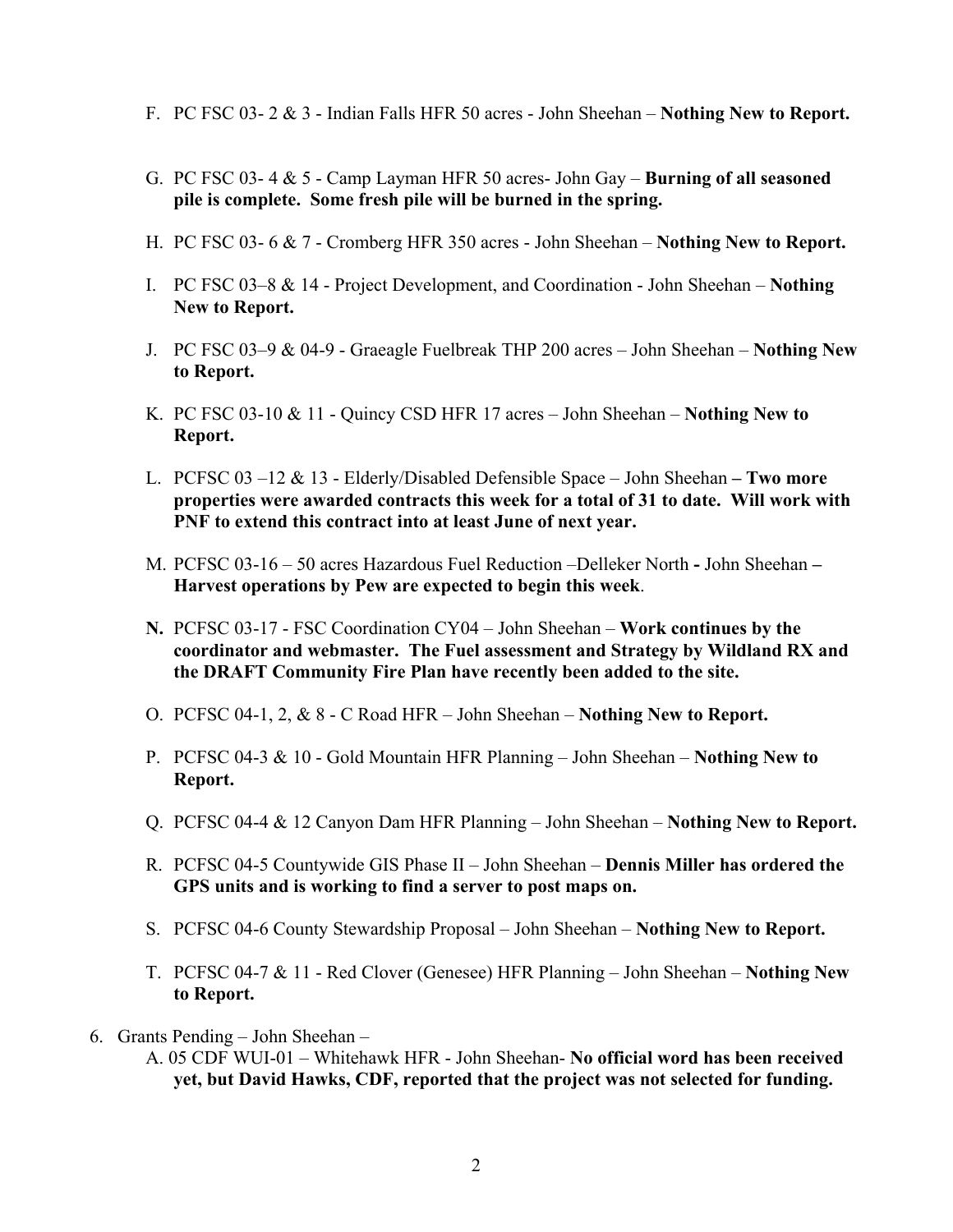- 7. HFQLG –HFR project overview/relation to communities Opportunities Project mapping integration involving US FS, CDF and Fire Safe Council - PNF's fuel reduction out year program of work - John Gay. – **Nothing New to Report.**
- **8.** Discussion of content of the Plumas County Community Wildland Fire Plan. Jerry Hurley- **The "DRAFT" Community Fiore Plan is now posted for Council members to review. A press release will be put out to announce it. Richard Cox made a motion that the PC FSC make approval of the current document of record, the Community Wildfire Plan, a living document and it be adopted by the Council before taking it forward to the public. Ray Nichol seconded the motion. After discussion, it was carried by a unanimous vote of those present.**
- **9.** Board Member Nomination Committee Mike De Lasaux- **Mike asked that Ron Cross come back next month & present nominations from his committee to the Council for voting on Board Members and Officers for 2005.**
- 10. Fire Pre-Planning Chuck Thayer **Nothing New to Report.**
- **11.** Meadow Valley Lawsuit Mike De Lasaux **A Draft Resolution sent to Council members earlier in the week, and was presented for discussion at the meeting.**

**The Resolution resolves that the Plumas County Fire Safe Council supports the Plumas National Forest and the US Forest Service in the implementation of the Meadow Valley Project, and that the Plumas County Fire Safe Council, while acknowledging a citizens right to provide input to national forest management decisions under the National Environmental Policy Act, rejects the actions of the Sierra Nevada Forest Protection Campaign, the Plumas Forest Project, the John Muir Project, the Earth Island Institute and the Center for Biological Diversity for the frivolous lawsuit that stalls implementation of the Meadow Valley Project and threatens the safety of the citizens of Meadow Valley.** 

**Frank Stewart made a motion to accept the Resolution with two word modifications. After extensive discussion, the motion carried with 14- Yes, 0- No, and 9 Abstentions. Those Abstaining included all USFS, CDF an UC employees, and a private Citizen.** 

**Frank also asked that copies of the resolution be sent to the presiding judge, Congressman Herger, Senator Feinstein, Chairs of Fire Safe Councils surrounding Plumas County, the California Fire Safe Council, Forest Supervisor of the Plumas NF, and the Regional Forester.** 

## **NEW BUSINESS**

- **1.** Solicitation of Grant ideas CA FSC, RAC & Title III John Sheehan- - **A number of projects were identified to submit. At this time, there isn't any clear information available except on the following projects that could be submitted.** 
	- **a. Whitehawk HFR.**
	- **b. Council Coordination.**
	- **c. HFR project Development.**
	- **d. County GIS information onto an internet server for full public access.**
	- **e. Chipping in lieu of Burning.**